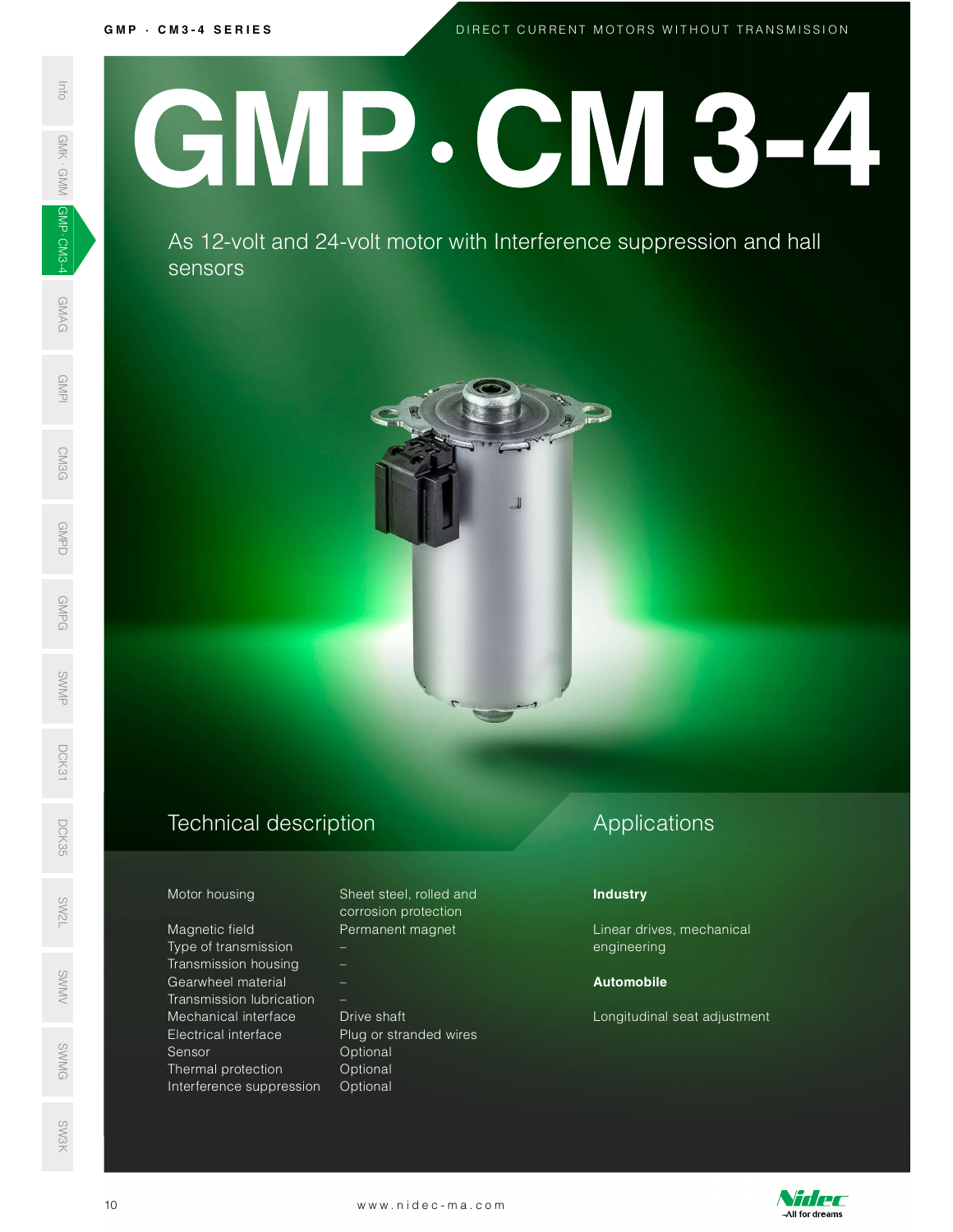GMP 402 944 / 403 187



CM3-4 405 942 / 405 975 / 405 896





# GMPI CM3G SW3K SWMA SW2L DCK35 DCK31 SWMP GMPG GMPD CM3G GMPI GMAG <mark>GMP-CM3-4</mark>-GMK·GMM Info<br>SM3K SWMG SW2L DCK35 DCK31 SWMP<br>.

GMPD

GMPG

SWMV

# **Overview**

|                                                                 |                    |                |               |                  |                    |                    |                 |                 |                   |                                                |                   |                                    |                                     |                           |                |                          | GMPG  |
|-----------------------------------------------------------------|--------------------|----------------|---------------|------------------|--------------------|--------------------|-----------------|-----------------|-------------------|------------------------------------------------|-------------------|------------------------------------|-------------------------------------|---------------------------|----------------|--------------------------|-------|
| Overview                                                        |                    |                |               |                  |                    |                    |                 |                 |                   |                                                |                   |                                    |                                     |                           |                |                          |       |
|                                                                 | Nominal<br>voltage |                |               | Nominal<br>power | Nominal<br>current | No-load<br>current | Max.<br>current | Hall<br>sensors | Gear<br>reduction | Gearwheel<br>material                          | Thermal<br>switch | Interfer-<br>ence sup-<br>pression | Gear<br>housing                     | Character-<br>istic curve |                | Electrical<br>connection | SWMP  |
|                                                                 |                    | Max.<br>torque | Idle<br>speed |                  |                    |                    |                 |                 |                   |                                                |                   |                                    |                                     |                           | Shaft          |                          |       |
|                                                                 | V                  | Nm             | $min-1$       | W                | A                  | A                  | A               | N/1/2           | XX:X              | D/M                                            | Y/N               | Y/N                                | lh/rh                               | Κ                         | W              | A                        |       |
|                                                                 |                    |                |               |                  |                    |                    |                 |                 |                   |                                                |                   |                                    |                                     |                           |                |                          |       |
| <b>GMP</b>                                                      | 12,0               | 0,3            | 2800,0        | 32,6             | 2,7                | 0,6                | 8,5             | N               | $\qquad \qquad -$ | $\hspace{0.05cm} -$                            | N                 |                                    | $\hspace{0.05cm}---\hspace{0.05cm}$ | K <sub>1</sub>            | W1             | A1                       | DCK31 |
| <b>GMP</b>                                                      | 24,0               | 0,3            | 2800,0        | 25,7             | 1,1                | 0,3                | 4,1             | $\mathsf{N}$    | $\qquad \qquad -$ | $\hspace{0.1mm}-\hspace{0.1mm}-\hspace{0.1mm}$ | $\mathsf{N}$      | Y                                  | $-\, -\, -$                         | K <sub>2</sub>            | W1             | A1                       |       |
| <b>Type</b><br>402 944<br>403 187<br>405 942<br>CM <sub>4</sub> | 12,0               | 0,5            | 2700,0        | 36,0             | 3,0                | 1,5                | 15,0            |                 | $\qquad \qquad -$ | $\qquad \qquad -$                              | $\mathsf{N}$      | $\vee$                             | $---$                               | K <sub>3</sub>            | W <sub>2</sub> | A2                       |       |
| 405 975 CM3<br>CM <sub>3</sub>                                  | 12,0               | 0,3            | 3300,0        | 60,0             | 5,0                | 1,0                | 11,9            |                 | $\qquad \qquad -$ | $\overline{\phantom{m}}$                       | N                 | $\vee$                             | $\cdots$                            | K4                        | W <sub>2</sub> | A <sub>3</sub>           | DCK35 |



SWMG